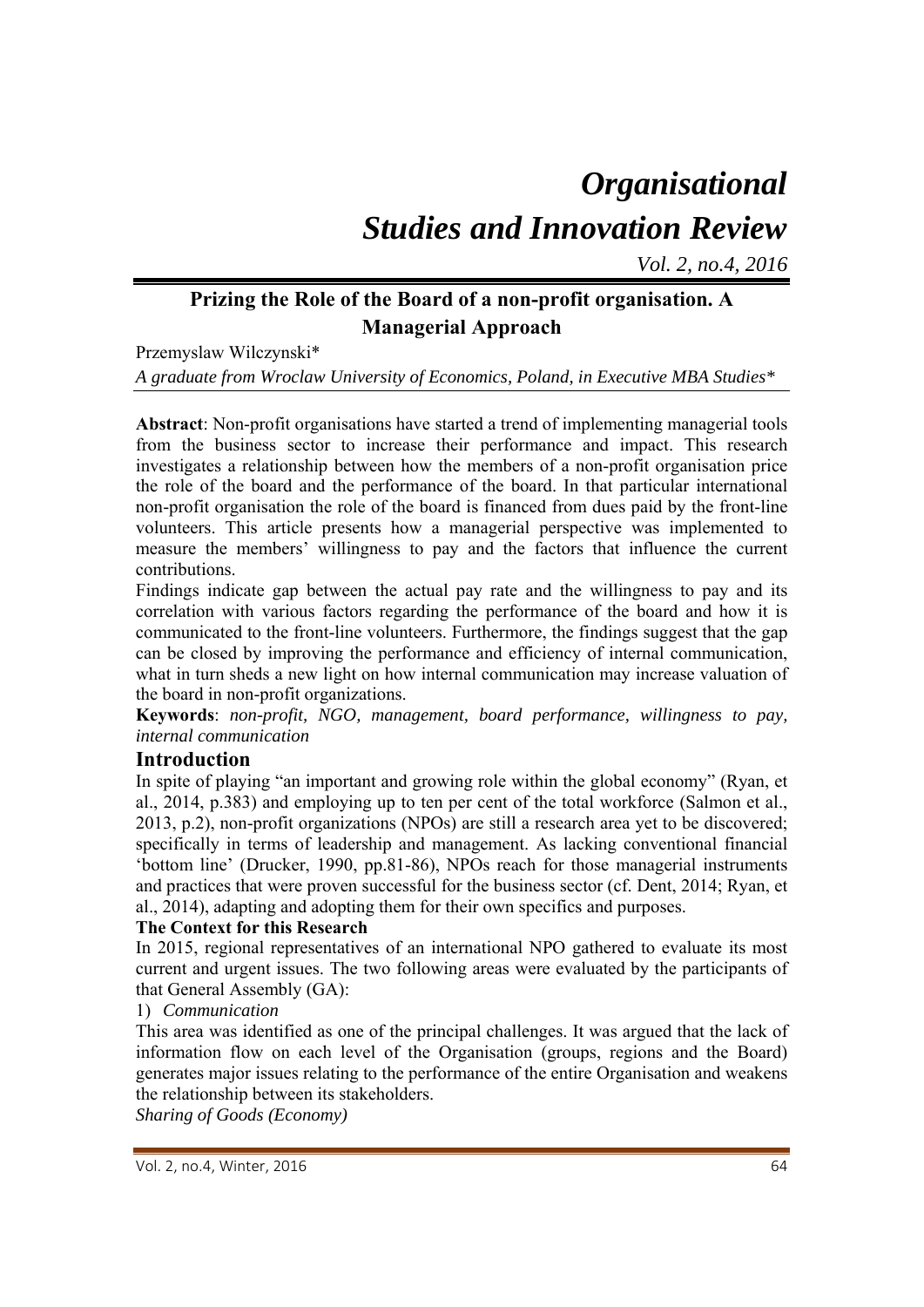While each group independently covers its own operational costs, the Board and its activities are financed from the membership donations. Such a contribution (suggested \$10 per year), if paid by all of the Organisation's members, would be sufficient to fully cover the entire costs of the Board's role.

#### **Information Gap and Research Question**

The claim that very little is required to cover all the expenses of the Board, and yet it is not provided, triggered necessity to find the reason for such a state of matters.

After numerous informal discussions and interviews, as well as a thorough revision of the Organisation's documents, it can be reasoned that this issue has a deeper than solely psychological or motivational background; thus, the problem is of an organizational nature.

The main research question was constructed as follows:

*How do front line volunteers price the role of the Board in a non-profit organization?*  In order to sequence the research, three sub-questions were established:

- *1) How do front-line volunteers perceive the role of the Board in a non-profit organization?*
- *2) What is the appropriate amount to cover costs of the Board?*
- *3) How does the Board communicate with front-line volunteers?*

## **Theoretical Framework**

This study covers the research area of stakeholders' relationship within a NPO, with a focus on the Board's performance and how it is perceived and priced by the members of that NPO. Therefore, not only does it require such a theoretical framework that would provide guidance in terms of managerial aspects of this research, but also facilitate the non-profit character of the organisation.

To achieve that, an interdisciplinary perspective has been acquired. The most influential perspectives in terms of this project are:

*Management and leadership*. The research problem is directly linked to governance and management of NPO;

*Performance management*. Methods and instruments from performance management provide an insight on how effectively and efficiently the NPO is governed;

*Financial management and economics*. This perspective supports an analysis of quantitative data to provide an answer to the research question;

Other academic fields that in more indirect manner influence this research.

In order to reflect this multidimensional perspective, the theoretical framework consists of several contemporary concepts and theories. It is constructed upon the key economic premise, expressed in the Rational Expectations Theory. Its limitations, relating to various biases and unique character of NPOs, have been acknowledged. Thus, the framework is constructed upon the supportive theories and concepts, applicable for this particular research area (Table 1).

*Table 1: Theoretical Framework* 

|                       |                       |                     | What is the    | How does the    |
|-----------------------|-----------------------|---------------------|----------------|-----------------|
| How do front          |                       | How do front-       |                |                 |
| line volunteers       |                       | line volunteers     | appropriate    | <b>Board</b>    |
| <i>price the role</i> |                       | <i>perceive the</i> | amount to      | communicate     |
| of the Board in       |                       | role of the         | cover costs of | with front-line |
| non-profit            |                       | <b>Board in a</b>   | the Board?     | volunteers?     |
| organization?         |                       | non-profit          |                |                 |
|                       | <b>Key literature</b> | organization?       |                |                 |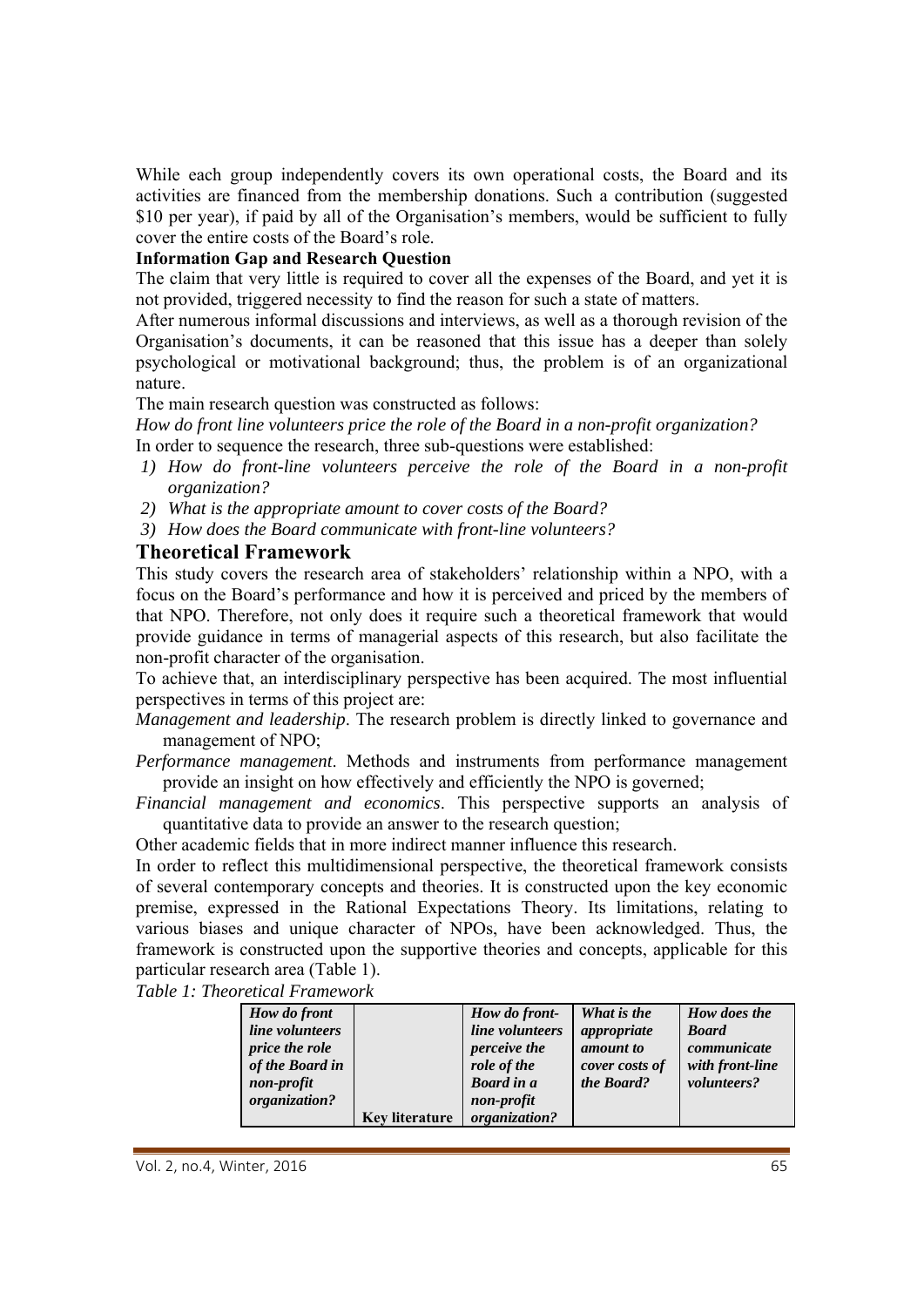| <b>RATIONAL</b><br><b>EXPECTATIONS</b><br><b>THEORY</b>                 | <b>COST-BENEFIT</b><br><b>ANALYSIS</b>           | <b>Brent</b> (2006)<br>Fuguitt and<br>Wilcox (1999)                  | Assessment of<br>the Board and<br>its value             | Willingness-<br>to-pay                                 | Internal                                  |  |
|-------------------------------------------------------------------------|--------------------------------------------------|----------------------------------------------------------------------|---------------------------------------------------------|--------------------------------------------------------|-------------------------------------------|--|
|                                                                         | <b>RESOURCE</b><br><b>BASED</b><br><b>THEORY</b> | Grant (1991)<br>Barney and<br>Hesterly<br>(2006)                     | The Board, its<br>role and<br>function as a<br>resource | Effective and<br>efficient use of<br>the resource      | communication<br>Accountability           |  |
| Its limitations<br><i>in terms of bias</i><br>and emotional<br>approach | <b>STEWARDSHIP</b><br><b>THEORY</b>              | Hyndman and<br>McDonnell<br>(2009)<br>Van Puyvelde,<br>et al. (2012) | Principal-<br>Steward<br>relationship                   | Intangible<br>aspects of the<br>Board's<br>performance | Trust and<br>collaboration<br>development |  |

*(Source: own research)*

Finally, the front-line volunteers' willingness to pay (WTP) has been assumed as a point of reference for pricing the role of the Board. This assumption is directly linked to the concept of demand, defined as "the quantity [or quality of a service] a consumer or consumers are willing to purchase at a given price level" (Kingma, 2001, p.30).

#### **Methodology**

Survey for this research was conducted on a population of an international organization. The evidence from questionnaires was gathered from members of over 50 international groups. The total of returned questionnaires was 73, what constituents 7% of the total population of members in the Organisation.

#### **Data Analysis**

#### **The Board as a Resource**

The theoretical framework for this research provides background for understanding the Board as a vital intangible organizational resource with capability features. The Stewardship Theory introduces a basis for understanding the reciprocal relationship between the front-line volunteers and the Board, and altogether with the Rational Expectations Theory, creates a setting for analysing that relationship from the mission imperative perspective, which is essential for this type of organization.

The data analysis uncovers that there is a correlation between the scores for the importance of a given factor of the Board to the respondents and the scores for their satisfaction with its presence in the Organisation (Table 2).

*Table 2: Importance-Satisfaction Correlation* 

|                |                                                                                 | $Q1$ : Is it<br>important for<br>you, as a<br>member of the<br>Organisation? | $Q2$ : Are you<br>satisfied,<br>regarding the<br>presence of this<br>factor in the<br>Organisation? |
|----------------|---------------------------------------------------------------------------------|------------------------------------------------------------------------------|-----------------------------------------------------------------------------------------------------|
|                | <b>FACTORS REGARDING CURRENT STATE</b>                                          |                                                                              | Pearson's r                                                                                         |
| $\mathbf{1}$   | The mission of the Organisation is reflected in its projects and<br>activities  | 0.479347                                                                     |                                                                                                     |
| $\mathfrak{D}$ | The mission statement functions as a guide to decisions of the<br>Board         | 0.277496                                                                     |                                                                                                     |
| 3              | All the members of the Organisation can participate in the<br>planning process  |                                                                              | 0.582642                                                                                            |
| $\overline{4}$ | Financial goals for the current year are developed and approved<br>by the Board |                                                                              | 0.665183                                                                                            |
| 5              | There is a realistic plan/strategy for matching human and                       |                                                                              | 0.631926                                                                                            |
|                |                                                                                 |                                                                              |                                                                                                     |

Vol. 2, no.4, Winter, 2016 66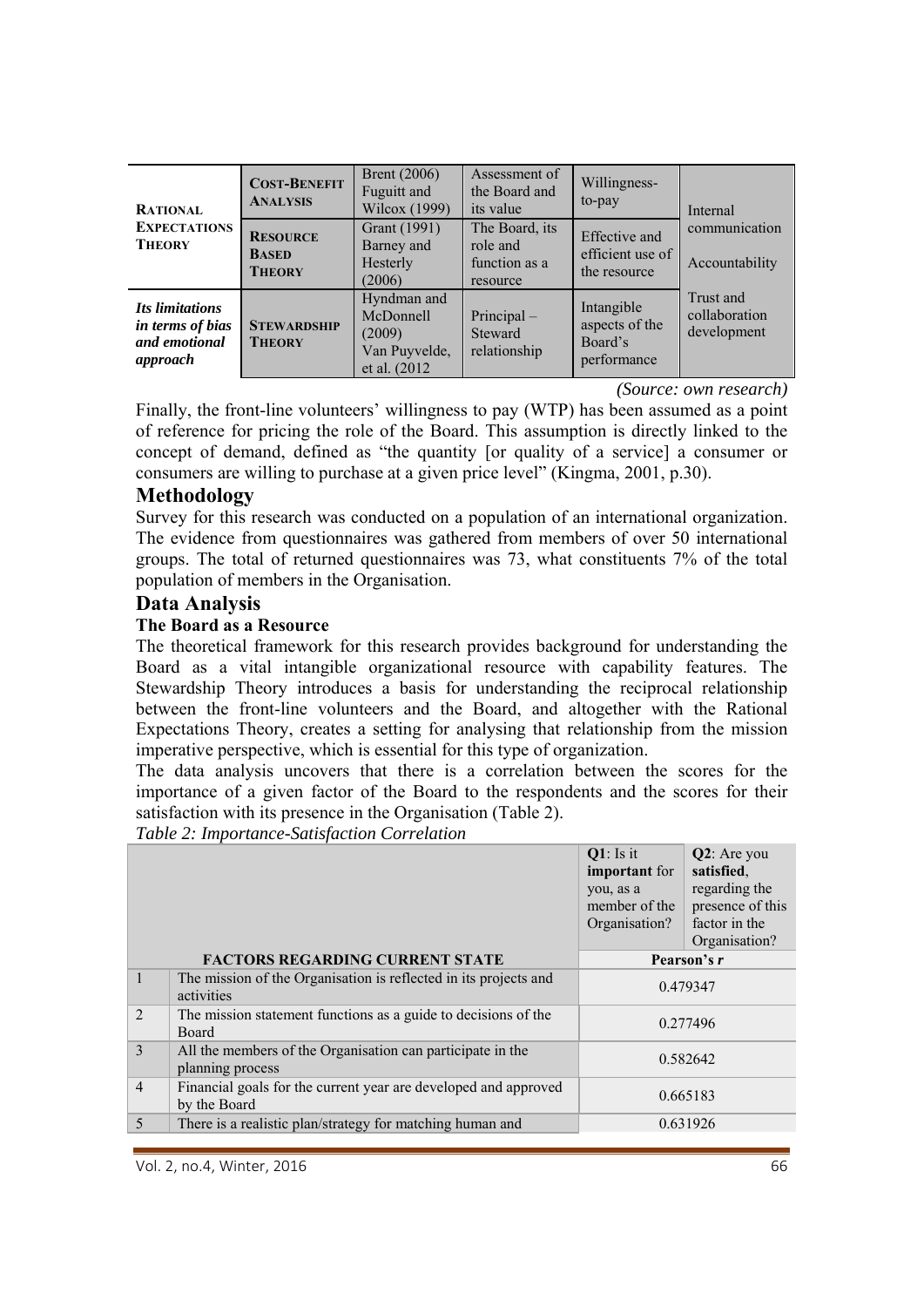|                | financial resources with objectives                                                                        |          |
|----------------|------------------------------------------------------------------------------------------------------------|----------|
| 6              | Objectives of the Board are communicated to all members of the<br>Organisation                             | 0.390924 |
| $\overline{7}$ | The Board prepares an annual financial report and presents it to<br>the Organisation                       | 0.500808 |
| 8              | The Board has an effective system for informing the<br>Organisation about programs and resources           | 0.193749 |
| 9              | The Board has a process for reviewing and responding to ideas,<br>suggestions, and perceptions from groups | 0.547052 |
| 10             | The Board regularly evaluates the cost effectiveness of its<br>activities                                  | 0.488403 |

*(Source: own research)*

For those who have responded to this survey, higher importance of the given factor was correlated with higher satisfaction, regarding the presence of that item in the Organisation's environment. The largest correlation with r=0.665183 relates to factor 4, while the smallest correlation occurs for the factor 8, with  $r=0.193749$ . Thus, it may be reasoned that the respondents from the sample possess a vision of how the Organisation and the Board ought to function, and the more visible it is present the higher value they are eager to assign to it.

#### **Benefit Analysis of the Role of the Board**

#### *Key Roles and Dimensions of the Board*

In order to analyse and measure how the Board is perceived as a resource, the theoretical framework provides a detailed description of the four roles of the Board (cf.: Cumberland et al., 2015) and six dimensions of Board competency (Holland and Jackson, 1998, pp.122-123) which were predominantly, though not exclusively, referred to in the following analysis.

As a resource for the Organisation, the Board conducts various activities that are aimed at effective and efficient fulfilment of the Board's role. *Memoria Consejo General 2011- 2015*

Each of the above activities corresponds with at least one of the roles of the Board and represents at least one of the dimensions of the Board's competency (Holland and Jackson, 1998, pp.122-123). The examples are provided in Table 3.

| <b>Exemplary Activity</b>                             | <b>Key Role</b>    | <b>Key Dimension</b>                                      |
|-------------------------------------------------------|--------------------|-----------------------------------------------------------|
| The Board's meetings                                  | Monitoring         | Strategic,                                                |
|                                                       |                    | Interpersonal                                             |
| <b>Division of the Chile Region</b>                   | Monitoring,        | Strategic, Analytical                                     |
| Meetings and videoconferences with groups and         | Partnering,        | Educational                                               |
| <b>Regions</b>                                        | Supporting,<br>and |                                                           |
|                                                       | Monitoring         |                                                           |
| Meetings with representatives of other organizations, | Representing       | Political, Strategic                                      |
| and participation in the events organized by other    |                    |                                                           |
| organizations                                         |                    |                                                           |
| <b>Meetings with Regional Councils</b>                | Monitoring,        | Contextual, Strategic                                     |
|                                                       | Supporting         |                                                           |
| Responses to queries from Regions and groups          | Supporting,        | Contextual,                                               |
|                                                       | Partnering         | Educational,                                              |
|                                                       |                    | Analytical                                                |
| <b>Publication of official documents and articles</b> | Supporting         | Educational                                               |
|                                                       |                    | $(Source: 1)$ own work: $2)$ Lay Claretian Movement 2000) |

*Table 3: Key Roles and Dimensions of the Board's Activities* 

*(Source: 1) own work; 2) Lay Claretian Movement, 2000)* 

Vol. 2, no.4, Winter, 2016 67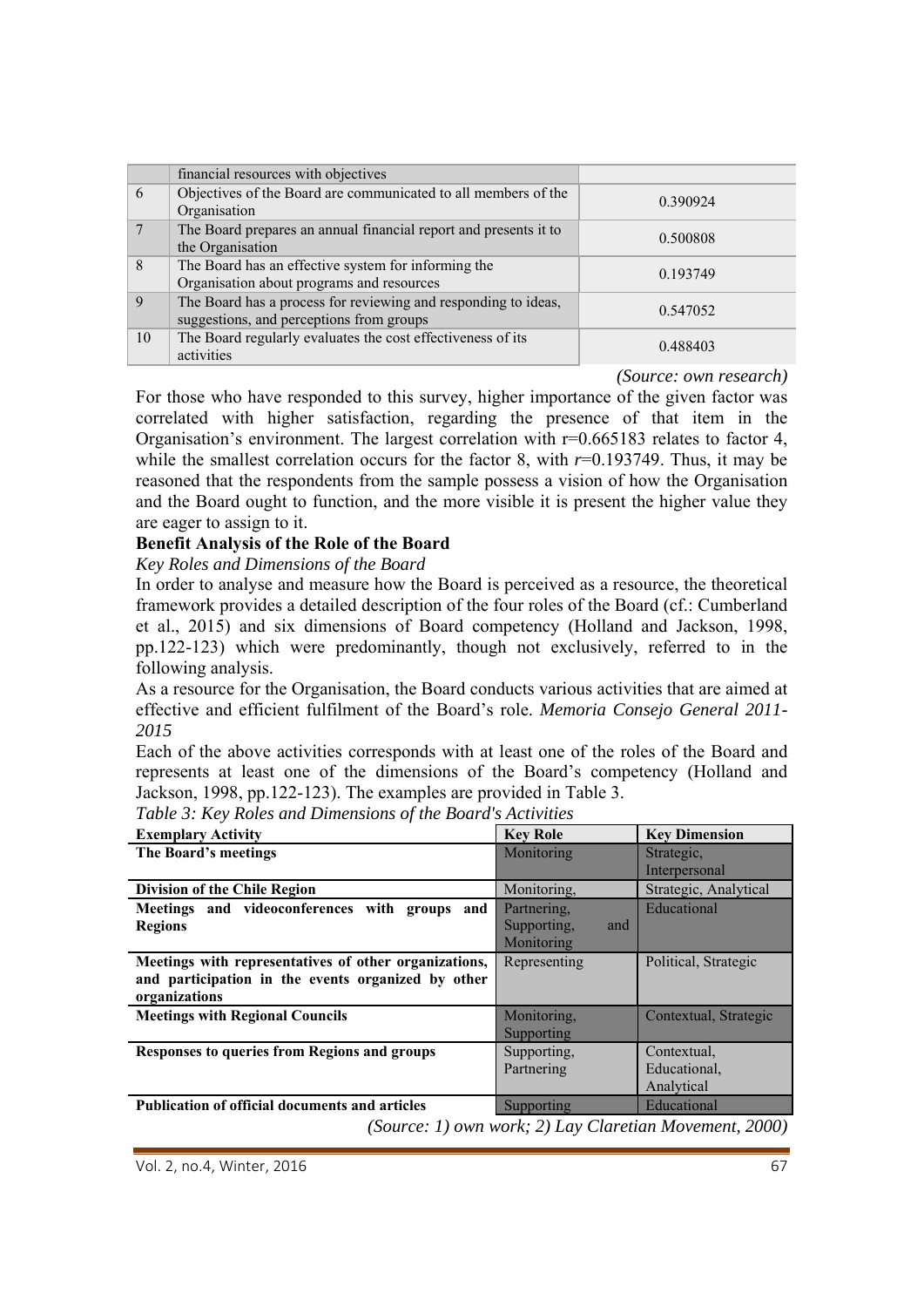#### *Congruence with the Statutory Functions*

Another indicator for an evaluation of the benefits derived from the Board's performance is a degree to which each activity of the Board corresponds with its statutory function. Table 4 contrasts the Board's statutory function with examples of its activities.

*Table 4: Statutory Functions and Congruent Activities of the Board* 

| <b>Statutory Function</b>                                                     | Chosen example of a congruent activity in 2011 –<br>mid-2015                                                                                                  |
|-------------------------------------------------------------------------------|---------------------------------------------------------------------------------------------------------------------------------------------------------------|
| To represent the Organisation.                                                | Presentation of the Organisation to university<br>students in Poland, 2015                                                                                    |
| To decide upon the establishment of Regions.                                  | Division of the Argentina-Uruguay Region, 2013                                                                                                                |
| To promote communication among the regions and<br>groups of the Organisation. | Appointment of a new a communications delegate                                                                                                                |
| To provide assistance in the formation of the<br>members.                     | Preparation of workshop materials for presenting<br>the Organisation<br>Establishment of a working group for "clarification"<br>and deepening" of the mission |
| To administer the funds of the Organisation and to                            | A report prepared for the IX General Assembly,                                                                                                                |
| decide upon the dues of the groups.                                           | 2015                                                                                                                                                          |
| To admit Groups to the Organisation and exclude                               | the Polish<br>Acceptance<br>of<br>into<br>the<br>group                                                                                                        |
| them when they are not included within any Region.                            | Organisation                                                                                                                                                  |
| To interpret the rules of the Statutes of the<br>Organisation                 | Answer to an inquiry regarding mixed communities                                                                                                              |

*(Source: 1) own work; 2) Lay Claretian Movement, 2000)*

#### **Cost Analysis of the Role of the Board**

The major cost drivers for the Board are international travels and meetings, representing up to 90% of total expenses per year. One of the reasons is that the Board members are selected regardless their citizenship, hence, in 2011-2014 the Board members lived in Spain, Colombia, and Chile.

It can be observed that the lifecycle of the Organisation is a four-year period which starts with the GA. The costs it generates reached  $\epsilon$ 39,600 Euro in 2011. For that four-year period, the average cost of the Board is  $\epsilon$ 18,700. For comparison, the average cost of the Board for 2011-2014 (excluding the GA) is  $\epsilon$ 8,917.

As far as income to cover the expenses is concerned, there are three main sources of financing (Table 2).

| <b>Budget Item</b>                    |                      | <b>Average 2011-2014</b> |  |  |
|---------------------------------------|----------------------|--------------------------|--|--|
| <b>Contributions from the groups</b>  | $\epsilon$ 11 265.48 | 45%                      |  |  |
| <b>Extraordinary Contributions</b>    | 3 0 28.62<br>€       | 11%                      |  |  |
| <b>Publications and publicity</b>     | €<br>17.50           | $0\%$                    |  |  |
| <b>Bank Interest</b>                  | €<br>124.15          | $0\%$                    |  |  |
| Contribution from outside (financial) | 7 182.50<br>€        | 29%                      |  |  |
| Contribution from outside (material)  | 1 250.00<br>€        | 5%                       |  |  |
| Paid during the GA                    | 3 678.03<br>€        | 10%                      |  |  |
| <b>Total Income</b>                   | $\epsilon$ 26 546.28 |                          |  |  |

*Table 5: Average Income to the Board* 

*(Source: Lay Claretian Movement, 2000)* 

## **Front-line Volunteers Willingness to Pay**

#### *Methodology*

The measurement methodology of WTP is a series of questions, acquired from Contingent Valuation Method (Fuguitt and Wilcox, 1999, p.298) and modified to fit the purpose of this study. The questionnaire questions, regarding this issue are: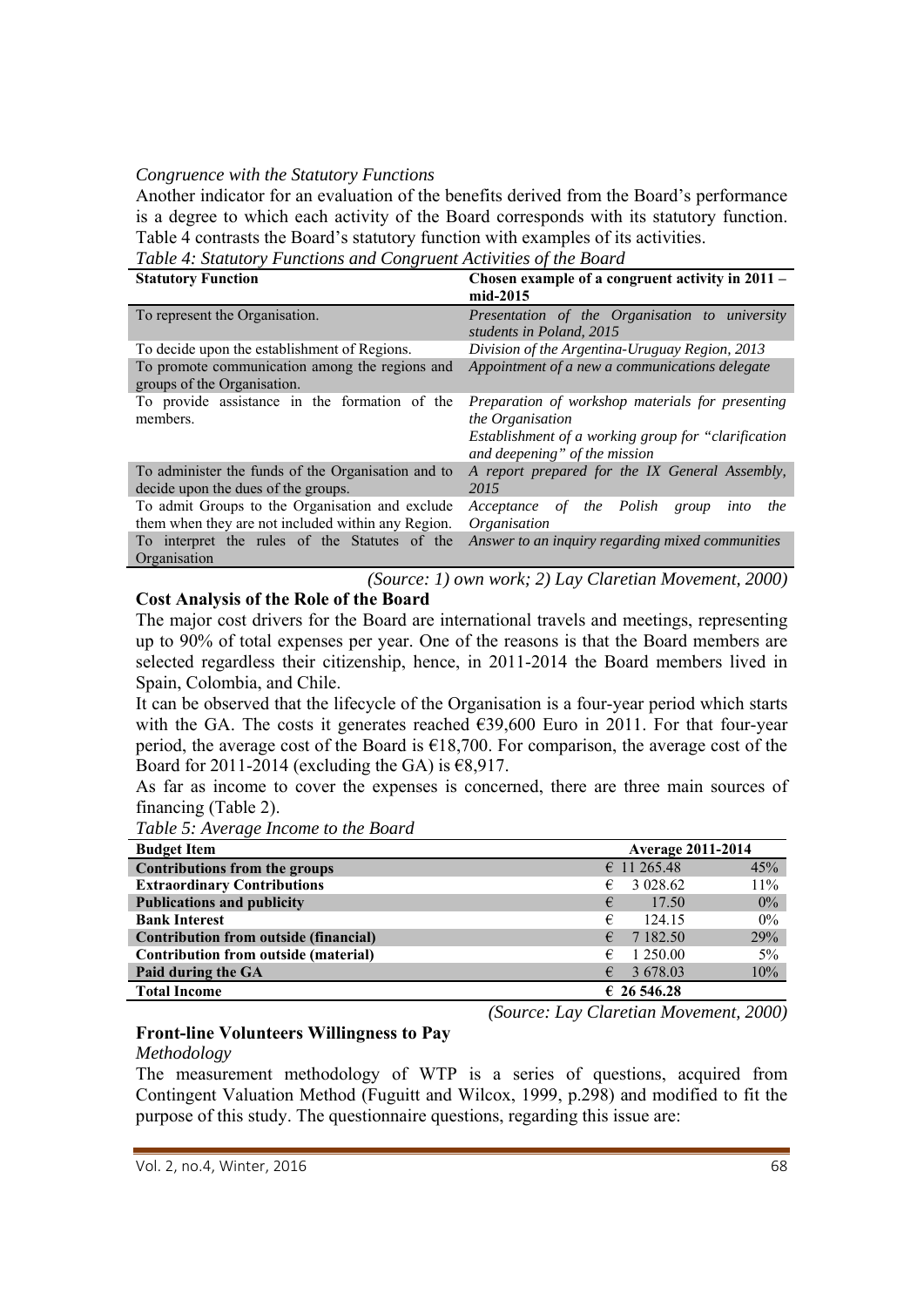**Q9a**: What monthly donation would you consider as *the most appropriate* to meet all the needs of the Board?

**Q9b**: What monthly donation would you consider as *maximum* of what could afford to pay?

**Q9c**: What monthly donation would you consider *too high* that you could not afford it?

**Q9d**: What monthly donation would you consider *too low* that you would worry for the financial state of the Board and the quality of their activities?

The data analysis process consisted of the following steps:

1) Currency conversion to Euro, for the results to concur with the unified currency chosen for this research data analysis;

Assumption 1: The reference exchange rate is an average monthly exchange rate for April 2016, since this is the month when most of the sample responses were collected.

2) Calculation of the mean  $(\bar{x})$ , median  $(Md)$ , and standard deviation (s) for each subsample;

Calculation Pearson's r correlation for chosen variables Benchmarking

> Assumption 2: The reference oil price is an average monthly OPEC Reference Basket price for April 2016.

*Data Analysis* 

As seen in Figure 1, perception of the minimal and maximal price for the role of the Board varies greatly. Hence, the choice of median, rather than mean for benchmarking seems to be justified.



#### Source: own research)

The research shows how the cost structure of the Board represents expenses incurred in concordance with its function. It helps to establish how cost significant organization of the GA is; it generates 83% of total costs in the year when it is held.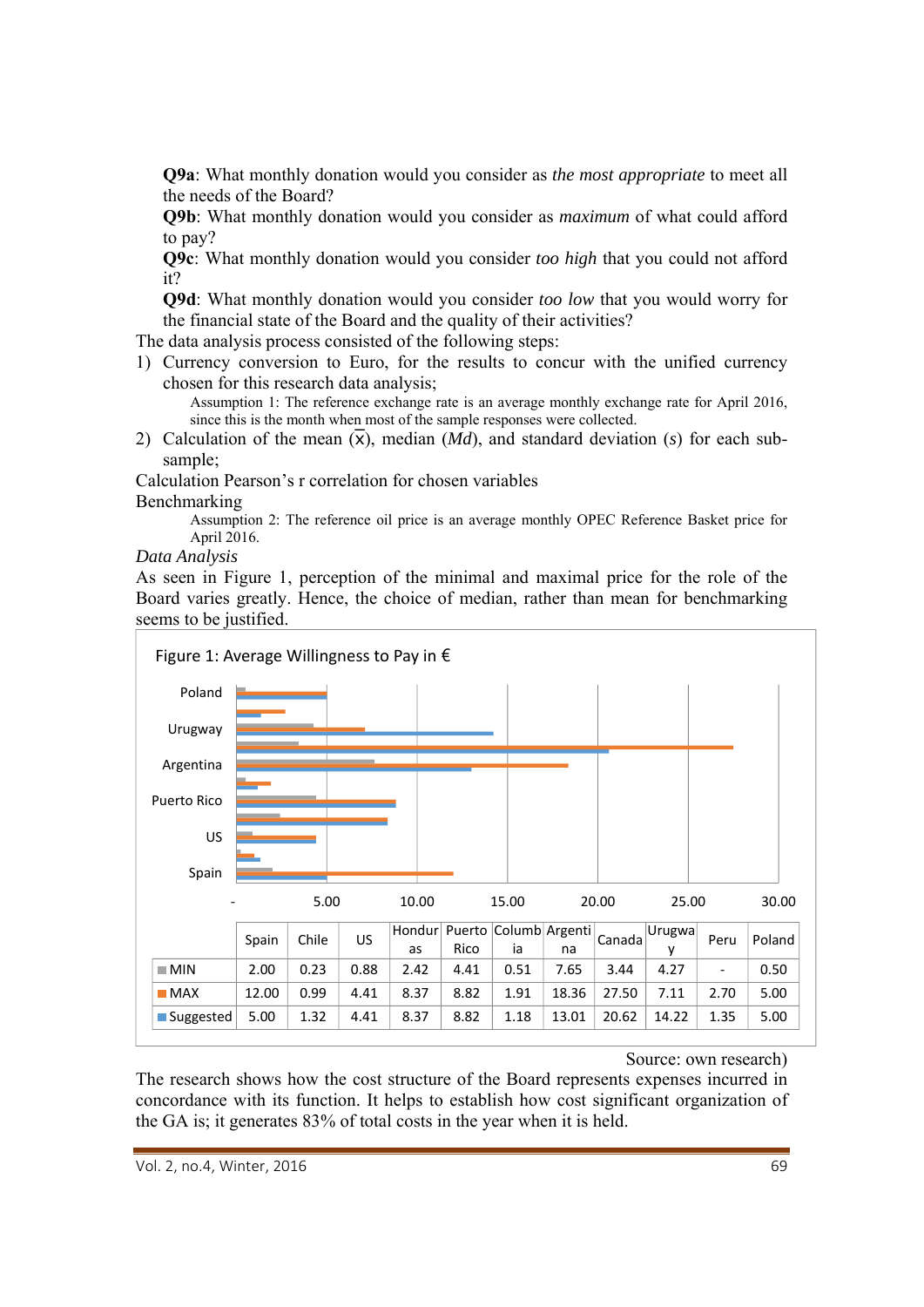Furthermore, it can be observed that the average current member contribution (CMC) is  $€11.79$  per year, between 2011 and 2014, while the required member contribution (RMC) needed to facilitate the financial aims of the Board is  $\epsilon$ 19.58 yearly.

The analysis of the benefits of the Board reviled that from the mission imperative perspective, the Board successfully facilitates various activities that are crucial for the entire Organisation.

For a further understanding of the motivations that support the front-line volunteers' WTP, various correlations were calculated. In particular, the correlation between the respondents' perceived costs of the Board and the suggested donation price is particularly valuable for this research. For those who responded to this survey, the higher scores for cost awareness correlate with lower scores of the suggested price. Hence, it may be inferred that those respondents who are convinced in their opinion that the Board is sufficiently financed, express smaller willingness to pay, notwithstanding the small effect of this correlation.

Finally, the analysis provided a reasonable benchmark for setting the price value on the Board's role. Essentially, it may be reasoned that the most shared and accepted WTP value for the role of the Board equals an equivalent of  $\epsilon$ 4.34 per month, i.e.  $\epsilon$ 52.07 yearly, what largely exceeds the RMC. It seems plausible to be accepted by all of the surveyed groups, notwithstanding the Argentina's higher minimal acceptance threshold. This amount of  $\epsilon$ 52.07 per a member per year can fully cover the total cost of the Board. *Benchmarking* 

In order to conduct benchmarking, the WTP medians for each country, for questions Q9a, Q9b, and Q9c were contrasted with the benchmark indicator (Figure 2). An overall collective median – for the data provided in Q9a, Q9b, and Q9d, respectively for each country – was calculated as 13% of the OPEC Reference Basket oil price (with  $\bar{x} = 19\%$ and  $s = 0.19$ ). It indicates that the most plausible average price for the Board's role that an average individual respondent is willing to pay (WTP) is  $\text{\textsterling}52.07$  per year.

| Figure 2: Benchmarking WTP Median to Oil Price |       |       |     |     |      |     |                                    |        |             |      |        |
|------------------------------------------------|-------|-------|-----|-----|------|-----|------------------------------------|--------|-------------|------|--------|
| Argentina<br>Spain                             |       |       |     |     |      |     |                                    |        |             |      |        |
| 0%                                             |       | 10%   | 20% | 30% | 40%  | 50% |                                    | 60%    | 70%         | 80%  | 90%    |
|                                                | Spain | Chile | US  | as  | Rico | ia  | Hondur Puerto Columb Argenti<br>na | Canada | Urugwa<br>ν | Peru | Poland |
| $\blacksquare$ MIN                             | 6%    | 1%    | 3%  | 7%  | 13%  | 2%  | 23%                                | 10%    | 13%         | 0%   | 1%     |
| $\blacksquare$ MAX                             | 36%   | 3%    | 13% | 25% | 26%  | 6%  | 55%                                | 82%    | 21%         | 8%   | 15%    |
| ■ Suggested                                    | 15%   | 4%    | 13% | 25% | 26%  | 4%  | 39%                                | 62%    | 43%         | 4%   | 15%    |

(Source: own research)

## **Final Conclusions**

The objective of this study was to answer the research question from a managerial perspective. It required an in-depth analysis of the questionnaires and documents. In order to do so, the comprehensive and coherent theoretical framework was built out of interdisciplinary concepts and theories, facilitating various aspects of the research.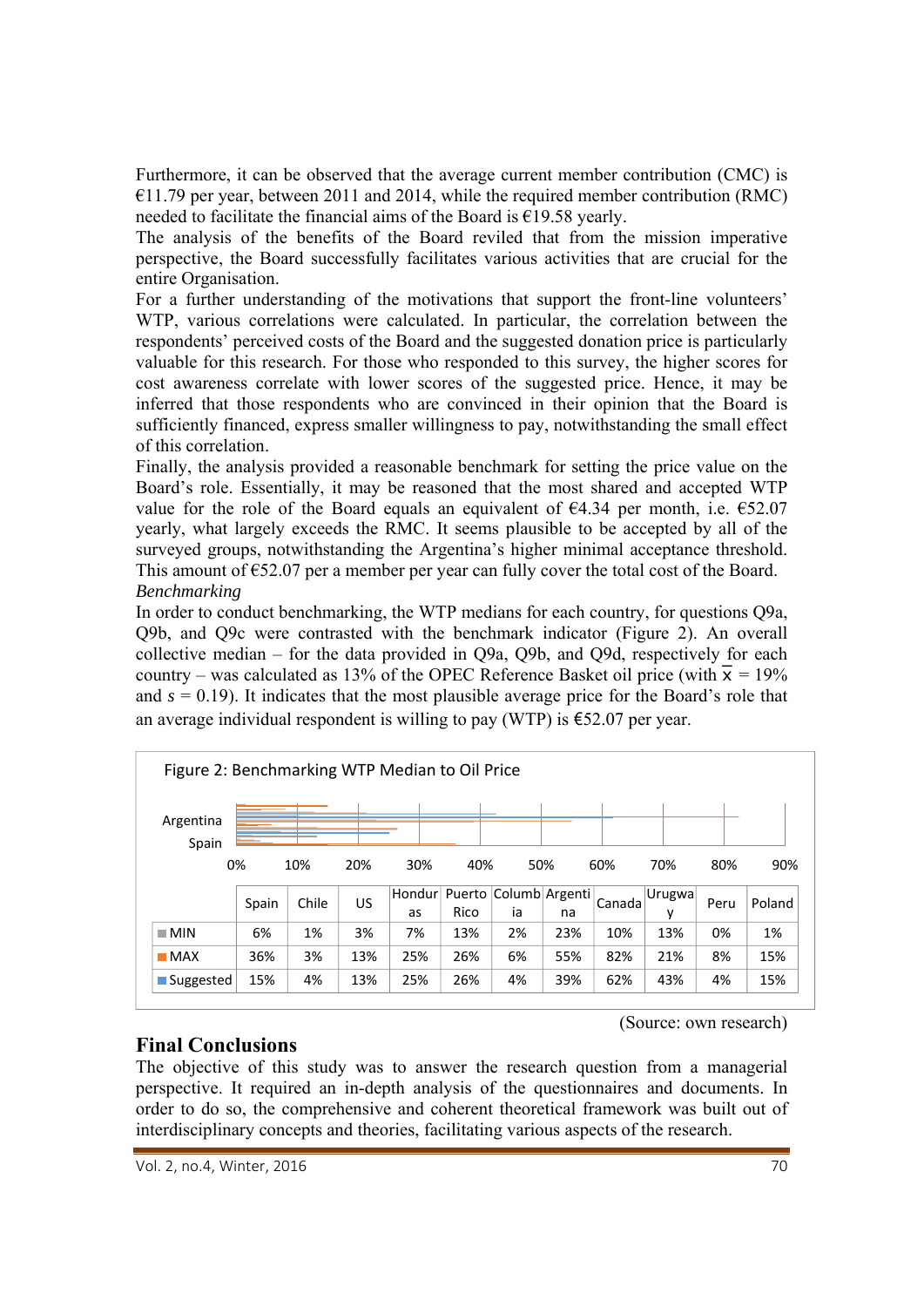The scope of this research was influenced by several factors, i.e. data gathered from the population, size of the sample, effectiveness of communication with the members of the surveyed organization. It also was determined by a requirement to preserve clarity and consistency of both the research paper and presentation of findings.

The following final conclusions have been reached, respectively for each research subquestion:

*1) How do front-line volunteers perceive the role of the Board in a non-profit organisation?* 

The overall analysis of the Front-line Volunteer Questionnaire showed that the role of the Board, including its factors, functions, and activities is perceived by a significant majority of the respondents as either important or rather important (total of 85%). On average, the majority (63%) of them are either satisfied or rather satisfied with the performance of the Board (Figure 3).



(Source: own research)

Simultaneously, an observation of another category may bring additional insight. The average rate of *Don't know* answers to the questions regarding satisfaction with the Board is equal 15%, even though the majority of the respondents acknowledges the importance of the Board's role for the Organisation. This observation leads to a conclusion that those are the respondents who are insufficiently informed to evaluate the role of the Board. *What is the appropriate amount to cover costs of the Board?* 

The Cost-Benefit Analysis provided a quantitative answer on what costs of the Board are and what the price is which the front-line volunteers are willing to donate to sustain and develop this resource.

As far as the costs of the Board are concerned, it was observed that rather than analysing them on a yearly basis, the specific lifecycle of the Organisation needs to be considered, since the majority of the costs can be assigned to the GA, summoned on four-year basis.

Another category of costs regards the international and intercontinental diversity of the Board, expressed in a necessity to travel long distances to participate in the Board's meetings. However, the number of meetings and the fact that they are closely related with strategic decisions and Board's statutory activities, proves them vital for the Organisation and mission related.

A consequent careful evaluation of the Board's statutory functions and its multiple activities leads to a conclusion that it fulfils its monitoring, supporting, partnering, and representing roles. Thus, it may be reasoned that, after an analysis of all of the tangible and intangible benefits, implicit costs for the Board members and benefits for the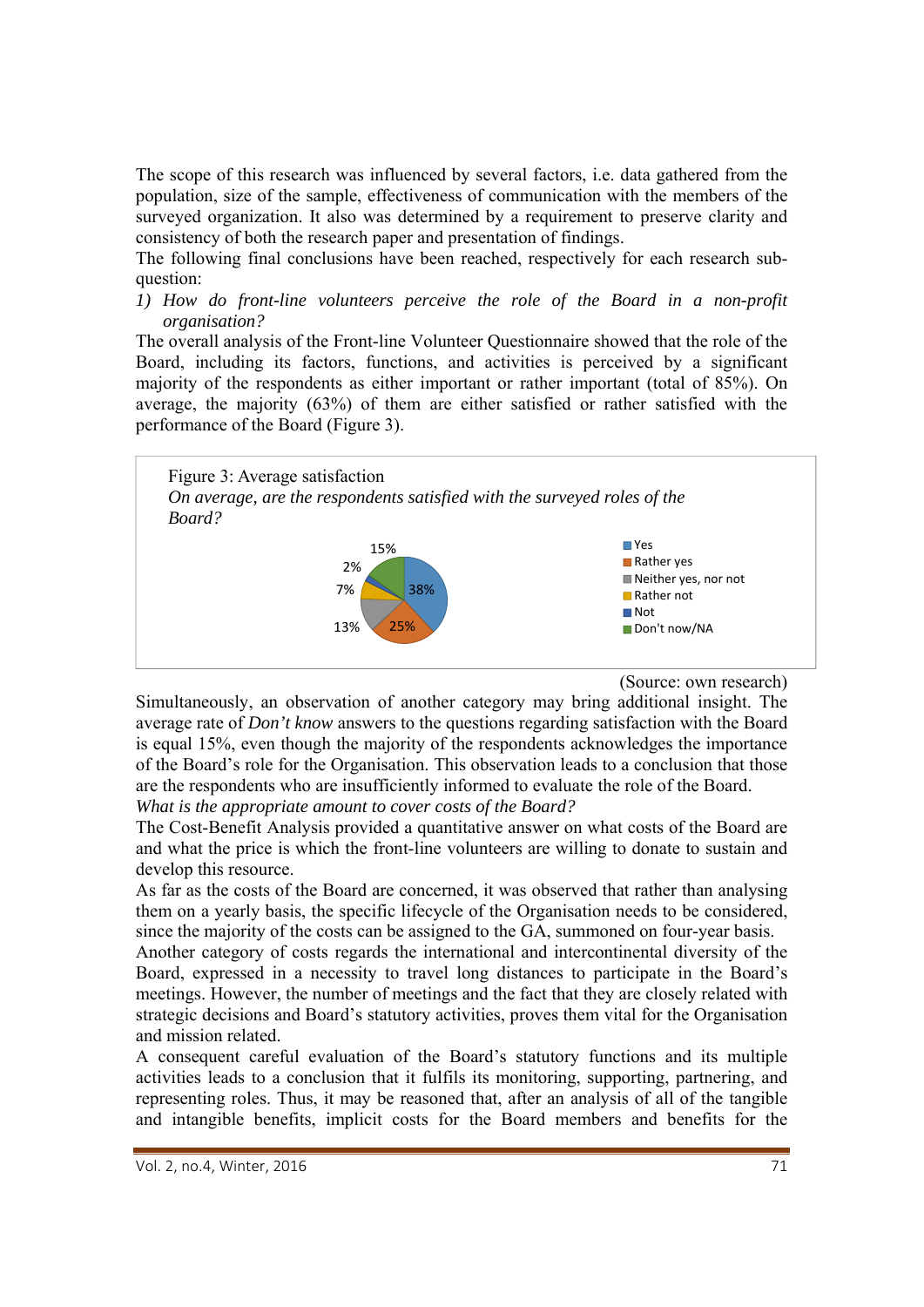Organisation, their individual and collective performance, as well as the total costs and alternative costs both for the Organisation and the Board, the net benefit is positive.

Last but not least, there is a negative correlation between the respondent's perception of the costs and the amount they are willing to pay to cover them. The respondents are not informed what the costs of the Board are. More than half of the respondents consider receiving financial or strategic information as important.

 *How does the Board communicate with front-line volunteers?* 

A detailed data analysis of internal communication (IC) of the Organisation seems to be crucial for understanding disproportion between the CMC, RMC and WTP. IC, as an integral part of the Organization, not only a means to transmit communicates, but also to build mutual trust, commitment, and enable bilateral control, what translates to better mutual support.

The conclusions based on the literature and on the reviewed Organisation's dynamics indicate that the principal-steward relationship needs to be fostered, and the front-line volunteers need to be consolidated around the Board in order for their trust to be cultivated and commitment built (cf. Gnyszka, 2015, pp.29-20) to comply with the mission.

Due to the information gap, though, the front-line volunteers who participated in the research expressed various concerns. 19% of the sample perceives flaws in IC and a lack of clear information on how the funds are spent by Board as obstacles to finding its activities. Furthermore, the respondents indicated various obstacles related to donating the Board (Figure 4).



## **Recommendations for Further Research**

Due to the uniqueness of the approach that was assumed in this research, a need for further discussions is required. Focus on the NPO members as internal donors, and the Board evaluation from the perspective of financing its activities by the front-line volunteers uncovers numerous possibilities to approach this research field.

It is recommended that this topic is explored by the researchers from various disciplines, as some perspectives needed to be abandoned.

Alongside the horizontal multidisciplinary approach, a more in-depth one is required. The results need to be discussed and cross confronted with other findings.

Summarizing, the practicality of this research, its strong theoretical background, as well as unique and current approach contribute to the governance of NPOs and performance of their Boards and open new opportunities for discussions in the field of organizational studies.